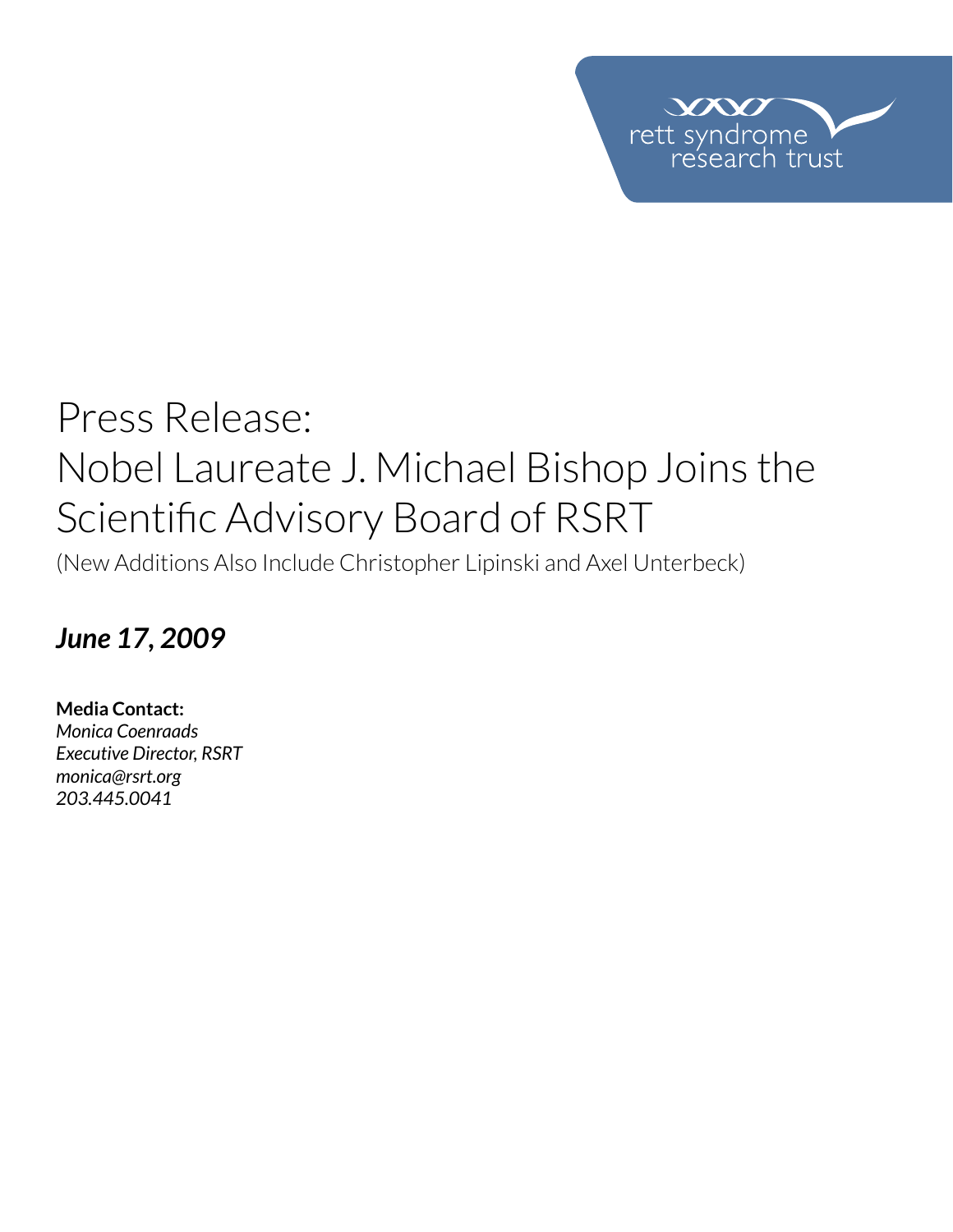## Nobel Laureate J. Michael Bishop Joins the Scientific Advisory Board of RSRT

The Rett Syndrome Research Trust announced today the appointment of Nobel Laureate **J. Michael Bishop**, **Christopher Lipinski** and **Axel Unterbeck** to its Scientific Advisory Board. The Trust welcomes the gracious participation of this elite group of scientists who join the existing members including preeminent Rett Syndrome researchers, Adrian Bird and Huda Zoghbi.

Dr. Bishop received the 1989 Nobel Prize in Physiology or Medicine with his colleague Harold Varmus, currently the President of Memorial Sloane-Kettering Cancer Center in New York City, for the revolutionary discovery of normal genes whose malfunction disposes cells to become cancerous.

Currently Chancellor of the University of California, San Francisco, Dr. Bishop is stepping down as of August 3rd after an eleven-year tenure overseeing an unparalleled expansion of research facilities and accomplishments. He will continue to maintain his active laboratory and his position as Director of the G. W. Hooper Research Foundation at UCSF, which conducts multidisciplinary research on human disease.

*"I know at first hand the personal and scientific challenges posed by Rett Syndrome and related disorders. I am eager to help the Rett Syndrome Research Trust in its quest for remedies to these tragic ailments."* - Chancellor Bishop

His many accolades include the Albert Lasker Basic Medical Research Award and the 2003 National Medal of Science, the nation's highest scientific honor. He is a member the National Academy of Sciences, the Institute of Medicine, and the American Academy of Arts and Sciences, and has written and collaborated on several books in addition to nearly 400 scientific papers, publications, and reviews.

Joining Dr. Bishop is Christopher Lipinski, a world-renowned medicinal chemist best known for his groundbreaking "Rule of Five", an algorithm that has dramatically impacted the way that pharmaceutical industry approaches the development of orally active drugs. The 1997 publication which the "Rule of Five" first appears in is the most frequently cited medicinal chemistry paper in the last decade.

Currently, Dr. Lipinski is an independent medicinal chemistry consultant. In 2002 he retired from the highest scientific position in the worldwide Pfizer research organization (Senior Research Fellow) and now serves as a Drug-Like Properties consultant to a variety of profit and not for profit organizations.

*"I am very pleased to join the SAB of the RSRT because I believe that a strong medicinal chemistry input is a very important contributor to bridging the formidable translational gap between breakthrough discoveries in academic biology and the actual discovery of a drug that benefits the patient."* - Dr. Lipinski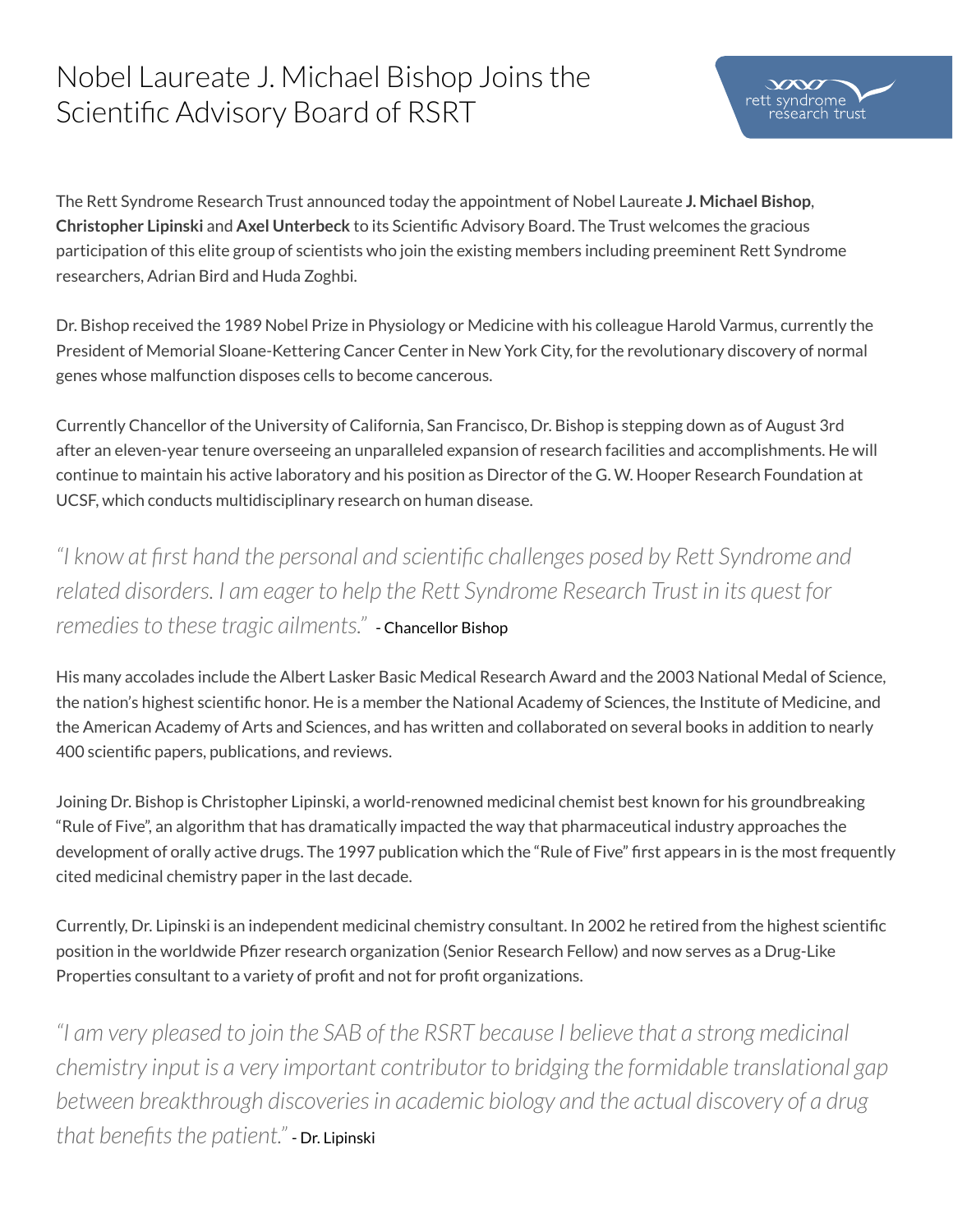## Nobel Laureate J. Michael Bishop Joins the Scientific Advisory Board of RSRT



Dr. Lipinski serves on the scientific advisory board of Melior Discovery, a biotech company committed to identifying new therapeutic indications for pre-clinical and development-stage pharmaceuticals, as well as the KU Leuven University, Dundee University and MRC Technology UK drug discovery efforts. He is a member of the editorial board of the journal of Pharmaceutical Sciences and the highlights advisory board of Nature Reviews Drug Discovery. He is an adjunct faculty member in Biochemistry at the University of Massachusetts, Amherst, and has over 235 publications and invited presentations and 17 issued U.S. patents.

The Trust also welcomes Axel Unterbeck of Oxford Bioscience Partners, a venture capital firm that provides equity financing and management assistance to emerging, entrepreneurial-driven companies within the life sciences and healthcare sectors. He brings a wealth of experience spanning 23 years of R&D within the pharmaceutical and biotechnology industry. He held various positions at Bayer AG in Germany and the U.S., including Head of Central Nervous System/Dementia Research. Prior to joining Bayer AG, Dr Unterbeck was a member of the scientific team at the Institute for Genetics in Cologne which achieved the first full-length cloning of the human amyloid precursor protein (APP) gene implicated in Alzheimer's disease. In 2001 he co-founded with Nobel Laureate Eric Kandel Memory Pharmaceuticals where he served as President and Chief Scientific Officer. Memory Pharmaceuticals was recently purchased by Roche.

*"I am delighted to be working with Monica Coenraads and RSRT's translational effort. At this critical point in Rett Syndrome research, the Trust is uniquely positioned to promote research towards multiple pathways for drug discovery and development and to identify new avenues for therapeutic intervention in this complex field. RSRT's high standards and ability to engage extraordinary scientists and thinkers, combined with Monica's ten-year track record of progress in this field, should inspire the confidence and hope of Rett families everywhere."* - Dr. Unterbeck

*"Chancellor Bishop is a thoughtful man who cares deeply about science and its translation. His decision and that of Drs. Lipinski and Unterbeck, to join our board, is an incredible vote of confidence with regards to RSRT's efforts. The intellectual capital behind the Trust coupled with our ability to drive meaningful collaborations between academia and industry will be key to the successful development of interventions. We are honored and grateful to Chancellor Bishop, Dr. Lipinski, Dr. Unterbeck and to all of our scientific advisors for their commitment to our cause."* - Monica Coenraads, Executive Director of RSRT